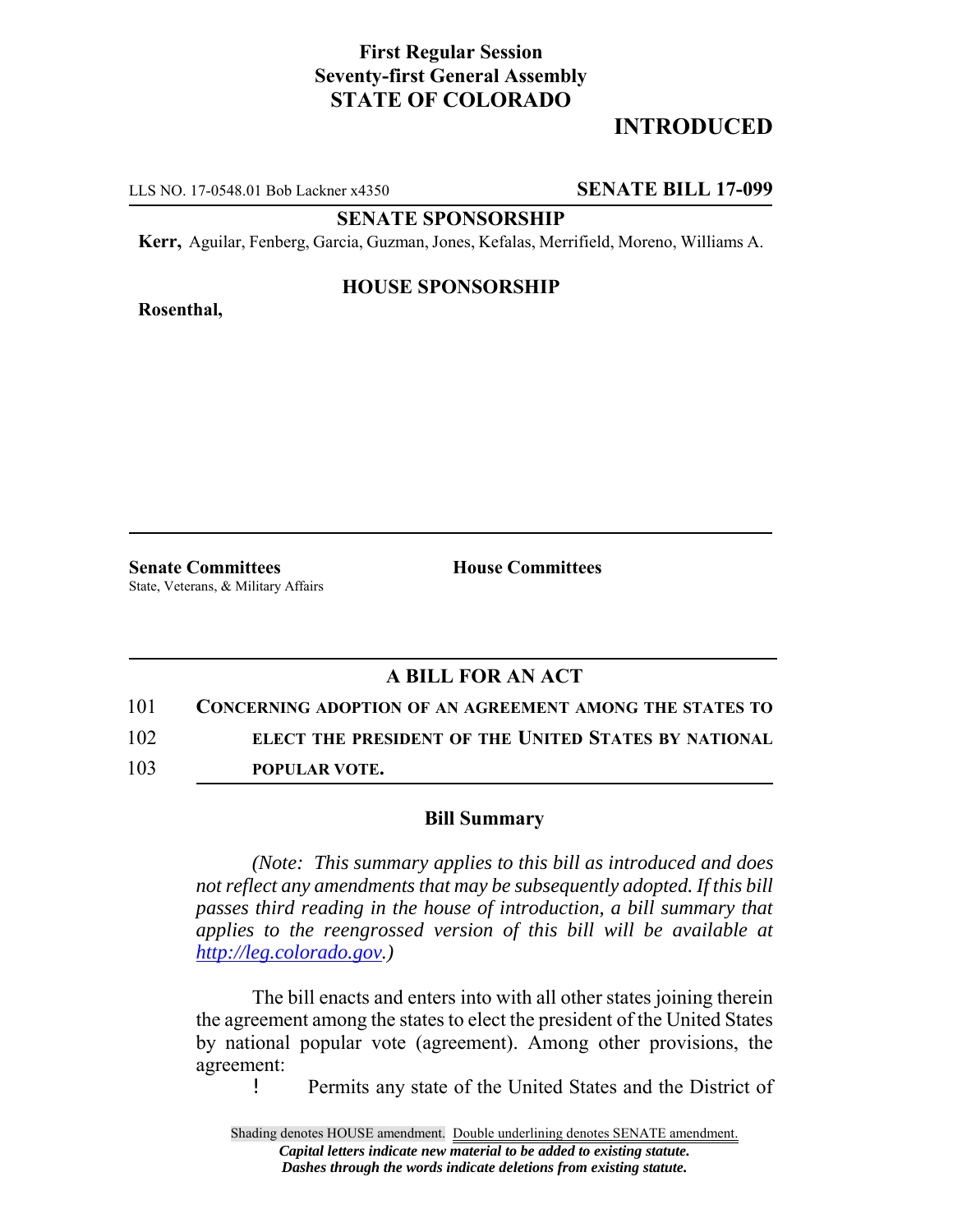Columbia to become members of the agreement by enacting the agreement;

- ! Requires each member state to conduct a statewide popular election for president and vice president of the United States;
- ! Prior to the time set for the meeting and voting of presidential electors, requires the chief election official of each member state to determine the number of votes cast for each presidential slate in a statewide popular election and to designate the presidential slate with the largest national popular vote total as the national popular vote winner;
- ! Requires the presidential elector certifying official of each member state to certify the appointment in that official's own state of the elector slate nominated in that state in association with the national popular vote winner. At least 6 days before the day fixed by law for the meeting and voting by the presidential electors, requires each member state to make a final determination of the number of popular votes cast in the state for each presidential slate and to communicate an official statement of the determination within 24 hours to the chief election official of each other member state. Requires the chief election official of each member state to treat as conclusive an official statement containing the number of popular votes in a state for each presidential slate made by the day established by federal law for making a state's final determination conclusive as to the counting of electoral votes by congress.
- ! Specifies that the agreement governs the appointment of presidential electors in each member state in any year in which the agreement is in effect on July 20 in states cumulatively possessing a majority of the electoral votes;
- ! Permits a state's withdrawal from the agreement, except in limited circumstances;
- ! Specifies that the agreement will terminate if the electoral college is abolished; and
- ! Provides that the invalidity of any of the agreement's provisions do not affect the remaining provisions.

The bill specifies that when the agreement becomes effective, it supersedes any conflicting provisions of Colorado law.

When the agreement becomes effective and governs the appointment of presidential electors, each presidential elector is required to vote for the presidential candidate and, by separate ballot, vice-presidential candidate nominated by the political party or political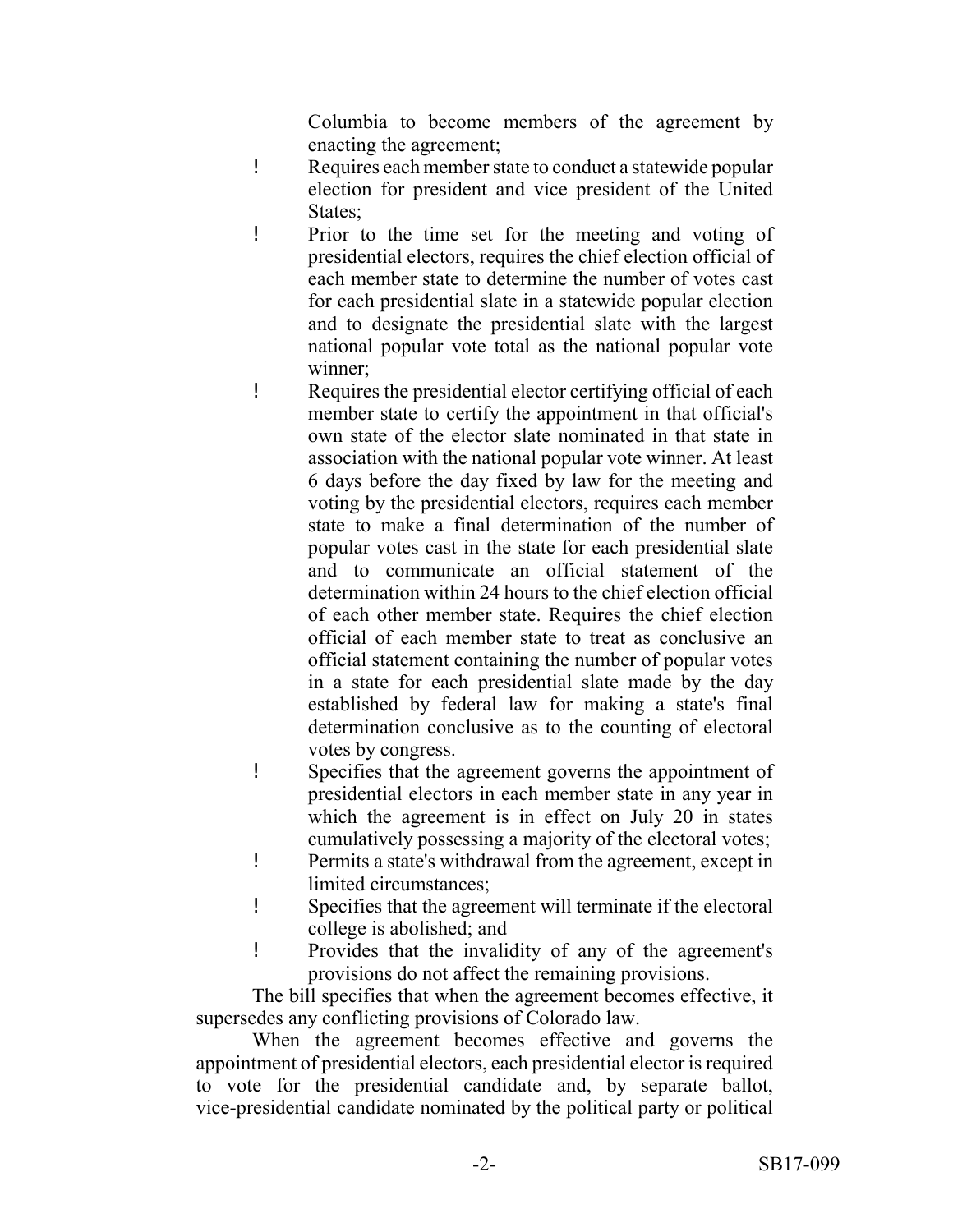organization that nominated the presidential elector.

| $\mathbf{1}$   | Be it enacted by the General Assembly of the State of Colorado:        |
|----------------|------------------------------------------------------------------------|
| $\overline{2}$ | <b>SECTION 1.</b> In Colorado Revised Statutes, add part 37 to article |
| 3              | 60 of title 24 as follows:                                             |
| $\overline{4}$ | PART <sub>37</sub>                                                     |
| 5              | AGREEMENT AMONG THE STATES TO ELECT THE                                |
| 6              | PRESIDENT BY NATIONAL POPULAR VOTE                                     |
| 7              | 24-60-3701. Short title. THE SHORT TITLE OF THIS PART 37 IS THE        |
| 8              | "AGREEMENT AMONG THE STATES TO ELECT THE PRESIDENT BY                  |
| 9              | NATIONAL POPULAR VOTE".                                                |
| 10             | 24-60-3702. Execution of agreement. THE AGREEMENT AMONG                |
| 11             | THE STATES TO ELECT THE PRESIDENT BY NATIONAL POPULAR VOTE IS          |
| 12             | HEREBY ENACTED INTO LAW AND ENTERED INTO WITH ALL JURISDICTIONS        |
| 13             | LEGALLY JOINING THEREIN, IN THE FORM SUBSTANTIALLY AS FOLLOWS:         |
| 14             | <b>ARTICLE I -- MEMBERSHIP</b>                                         |
| 15             | ANY STATE OF THE UNITED STATES AND THE DISTRICT OF                     |
| 16             | COLUMBIA MAY BECOME A MEMBER OF THIS AGREEMENT BY ENACTING             |
| 17             | THIS AGREEMENT.                                                        |
| 18             | ARTICLE II -- RIGHT OF THE PEOPLE IN MEMBER                            |
| 19             | STATES TO VOTE FOR PRESIDENT AND VICE PRESIDENT                        |
| 20             | EACH MEMBER STATE SHALL CONDUCT A STATEWIDE POPULAR                    |
| 21             | ELECTION FOR PRESIDENT AND VICE PRESIDENT OF THE UNITED STATES.        |
| 22             | <b>ARTICLE III -- MANNER OF APPOINTING</b>                             |
| 23             | PRESIDENTIAL ELECTORS IN MEMBER STATES                                 |
| 24             | PRIOR TO THE TIME SET BY LAW FOR THE MEETING AND VOTING BY             |
| 25             | THE PRESIDENTIAL ELECTORS, THE CHIEF ELECTION OFFICIAL OF EACH         |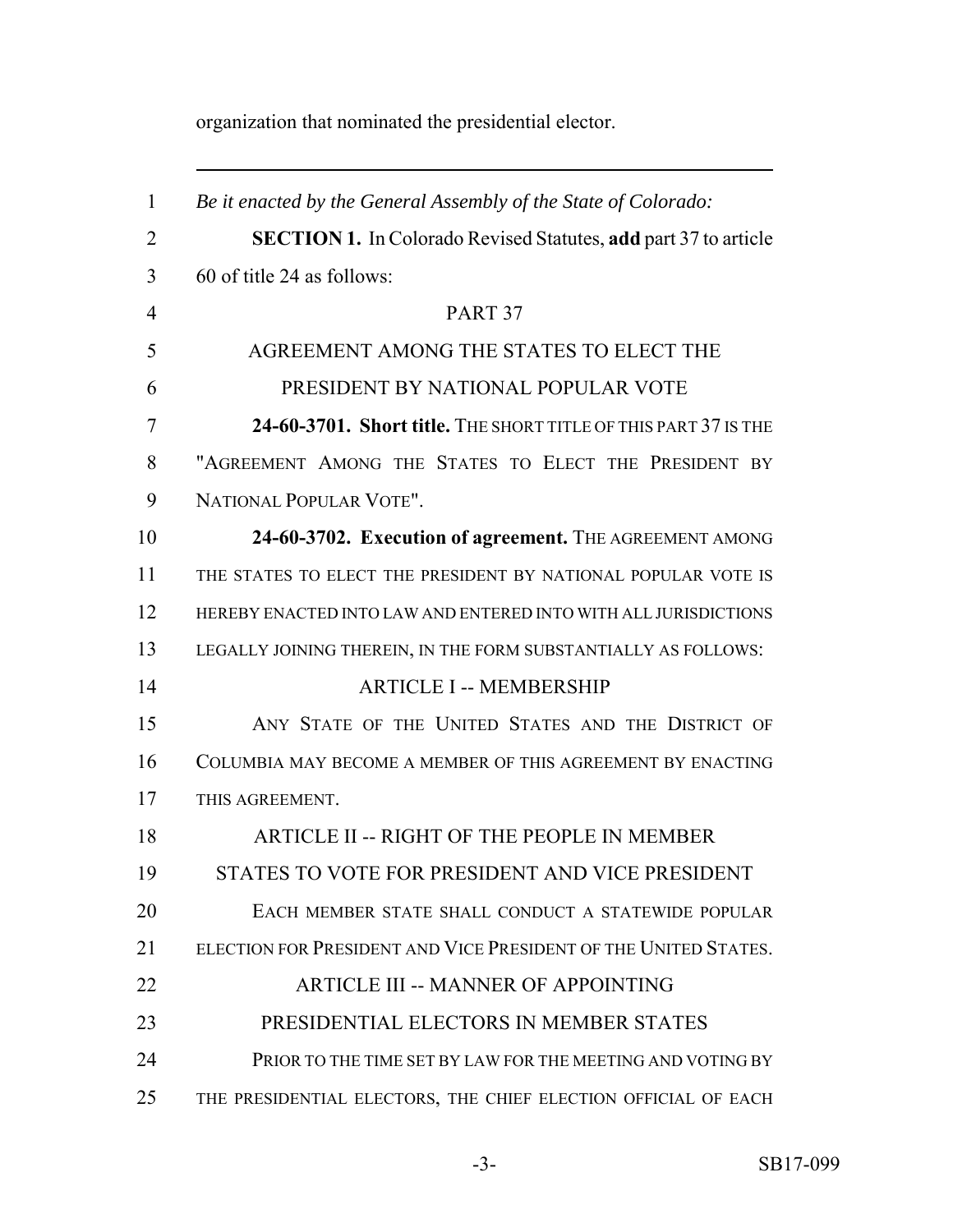MEMBER STATE SHALL DETERMINE THE NUMBER OF VOTES FOR EACH PRESIDENTIAL SLATE IN EACH STATE OF THE UNITED STATES AND IN THE DISTRICT OF COLUMBIA IN WHICH VOTES HAVE BEEN CAST IN A STATEWIDE POPULAR ELECTION AND SHALL ADD SUCH VOTES TOGETHER TO PRODUCE A "NATIONAL POPULAR VOTE TOTAL" FOR EACH PRESIDENTIAL SLATE.

 THE CHIEF ELECTION OFFICIAL OF EACH MEMBER STATE SHALL DESIGNATE THE PRESIDENTIAL SLATE WITH THE LARGEST NATIONAL POPULAR VOTE TOTAL AS THE "NATIONAL POPULAR VOTE WINNER."

 THE PRESIDENTIAL ELECTOR CERTIFYING OFFICIAL OF EACH MEMBER STATE SHALL CERTIFY THE APPOINTMENT IN THAT OFFICIAL'S OWN STATE OF THE ELECTOR SLATE NOMINATED IN THAT STATE IN ASSOCIATION WITH THE NATIONAL POPULAR VOTE WINNER.

 AT LEAST SIX DAYS BEFORE THE DAY FIXED BY LAW FOR THE MEETING AND VOTING BY THE PRESIDENTIAL ELECTORS, EACH MEMBER STATE SHALL MAKE A FINAL DETERMINATION OF THE NUMBER OF POPULAR VOTES CAST IN THE STATE FOR EACH PRESIDENTIAL SLATE AND SHALL COMMUNICATE AN OFFICIAL STATEMENT OF SUCH DETERMINATION WITHIN 24 HOURS TO THE CHIEF ELECTION OFFICIAL OF EACH OTHER MEMBER STATE.

 THE CHIEF ELECTION OFFICIAL OF EACH MEMBER STATE SHALL TREAT AS CONCLUSIVE AN OFFICIAL STATEMENT CONTAINING THE NUMBER OF POPULAR VOTES IN A STATE FOR EACH PRESIDENTIAL SLATE MADE BY THE DAY ESTABLISHED BY FEDERAL LAW FOR MAKING A STATE'S FINAL DETERMINATION CONCLUSIVE AS TO THE COUNTING OF ELECTORAL VOTES BY CONGRESS.

26 IN EVENT OF A TIE FOR THE NATIONAL POPULAR VOTE WINNER, THE PRESIDENTIAL ELECTOR CERTIFYING OFFICIAL OF EACH MEMBER STATE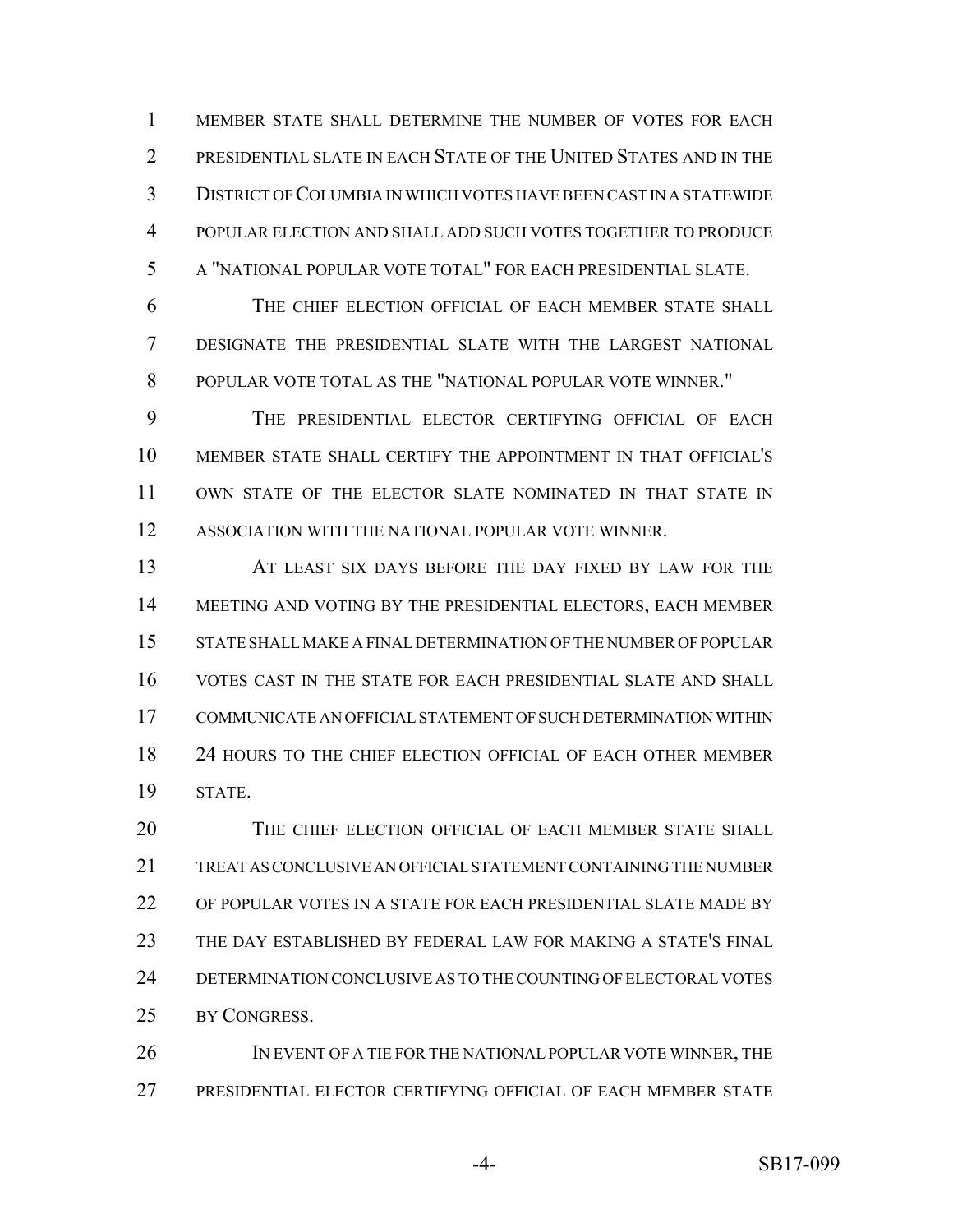SHALL CERTIFY THE APPOINTMENT OF THE ELECTOR SLATE NOMINATED IN ASSOCIATION WITH THE PRESIDENTIAL SLATE RECEIVING THE LARGEST NUMBER OF POPULAR VOTES WITHIN THAT OFFICIAL'S OWN STATE.

 IF, FOR ANY REASON, THE NUMBER OF PRESIDENTIAL ELECTORS NOMINATED IN A MEMBER STATE IN ASSOCIATION WITH THE NATIONAL POPULAR VOTE WINNER IS LESS THAN OR GREATER THAN THAT STATE'S NUMBER OF ELECTORAL VOTES, THE PRESIDENTIAL CANDIDATE ON THE PRESIDENTIAL SLATE THAT HAS BEEN DESIGNATED AS THE NATIONAL POPULAR VOTE WINNER SHALL HAVE THE POWER TO NOMINATE THE PRESIDENTIAL ELECTORS FOR THAT STATE AND THAT STATE'S PRESIDENTIAL ELECTOR CERTIFYING OFFICIAL SHALL CERTIFY THE 12 APPOINTMENT OF SUCH NOMINEES.

13 THE CHIEF ELECTION OFFICIAL OF EACH MEMBER STATE SHALL IMMEDIATELY RELEASE TO THE PUBLIC ALL VOTE COUNTS OR STATEMENTS OF VOTES AS THEY ARE DETERMINED OR OBTAINED.

 THIS ARTICLE SHALL GOVERN THE APPOINTMENT OF PRESIDENTIAL ELECTORS IN EACH MEMBER STATE IN ANY YEAR IN WHICH THIS 18 AGREEMENT IS, ON JULY 20, IN EFFECT IN STATES CUMULATIVELY POSSESSING A MAJORITY OF THE ELECTORAL VOTES.

### ARTICLE IV -- OTHER PROVISIONS

 THIS AGREEMENT SHALL TAKE EFFECT WHEN STATES CUMULATIVELY POSSESSING A MAJORITY OF THE ELECTORAL VOTES HAVE ENACTED THIS AGREEMENT IN SUBSTANTIALLY THE SAME FORM AND THE ENACTMENTS BY SUCH STATES HAVE TAKEN EFFECT IN EACH STATE.

 ANY MEMBER STATE MAY WITHDRAW FROM THIS AGREEMENT, EXCEPT THAT A WITHDRAWAL OCCURRING SIX MONTHS OR LESS BEFORE THE END OF A PRESIDENT'S TERM SHALL NOT BECOME EFFECTIVE UNTIL A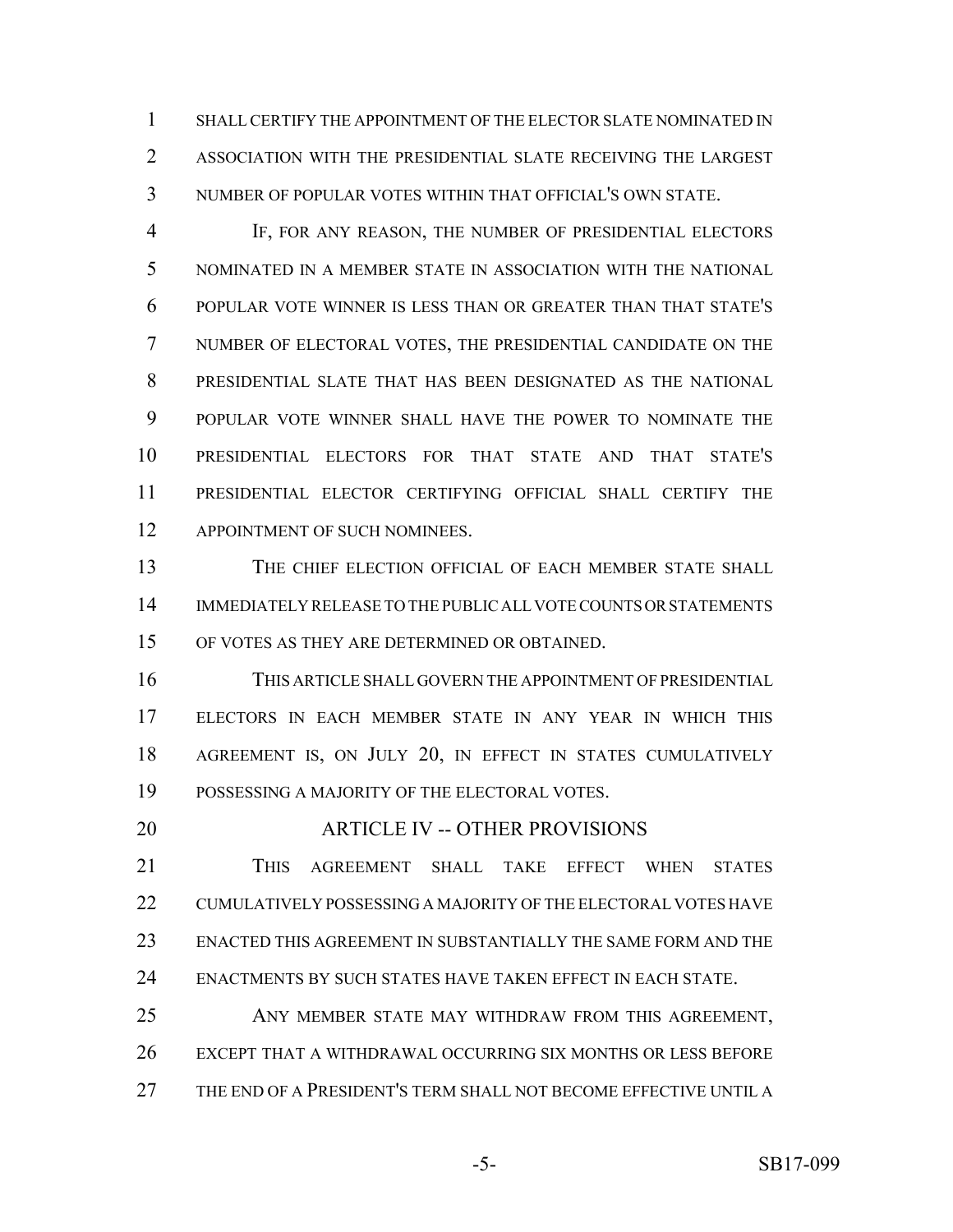PRESIDENT OR VICE PRESIDENT SHALL HAVE BEEN QUALIFIED TO SERVE THE NEXT TERM.

 THE CHIEF EXECUTIVE OF EACH MEMBER STATE SHALL PROMPTLY NOTIFY THE CHIEF EXECUTIVE OF ALL OTHER STATES OF WHEN THIS AGREEMENT HAS BEEN ENACTED AND HAS TAKEN EFFECT IN THAT OFFICIAL'S STATE, WHEN THE STATE HAS WITHDRAWN FROM THIS AGREEMENT, AND WHEN THIS AGREEMENT TAKES EFFECT GENERALLY. THIS AGREEMENT SHALL TERMINATE IF THE ELECTORAL COLLEGE IS ABOLISHED. IF ANY PROVISION OF THIS AGREEMENT IS HELD INVALID, THE REMAINING PROVISIONS SHALL NOT BE AFFECTED. ARTICLE V -- DEFINITIONS 13 FOR PURPOSES OF THIS AGREEMENT, "CHIEF EXECUTIVE" SHALL MEAN THE GOVERNOR OF A STATE OF 15 THE UNITED STATES OR THE MAYOR OF THE DISTRICT OF COLUMBIA; "ELECTOR SLATE" SHALL MEAN A SLATE OF CANDIDATES WHO HAVE BEEN NOMINATED IN A STATE FOR THE POSITION OF PRESIDENTIAL ELECTOR IN ASSOCIATION WITH A PRESIDENTIAL SLATE; "CHIEF ELECTION OFFICIAL" SHALL MEAN THE STATE OFFICIAL OR BODY THAT IS AUTHORIZED TO CERTIFY THE TOTAL NUMBER OF POPULAR 21 VOTES FOR EACH PRESIDENTIAL SLATE: "PRESIDENTIAL ELECTOR" SHALL MEAN AN ELECTOR FOR 23 PRESIDENT AND VICE PRESIDENT OF THE UNITED STATES; "PRESIDENTIAL ELECTOR CERTIFYING OFFICIAL" SHALL MEAN THE STATE OFFICIAL OR BODY THAT IS AUTHORIZED TO CERTIFY THE 26 APPOINTMENT OF THE STATE'S PRESIDENTIAL ELECTORS; "PRESIDENTIAL SLATE" SHALL MEAN A SLATE OF TWO PERSONS, THE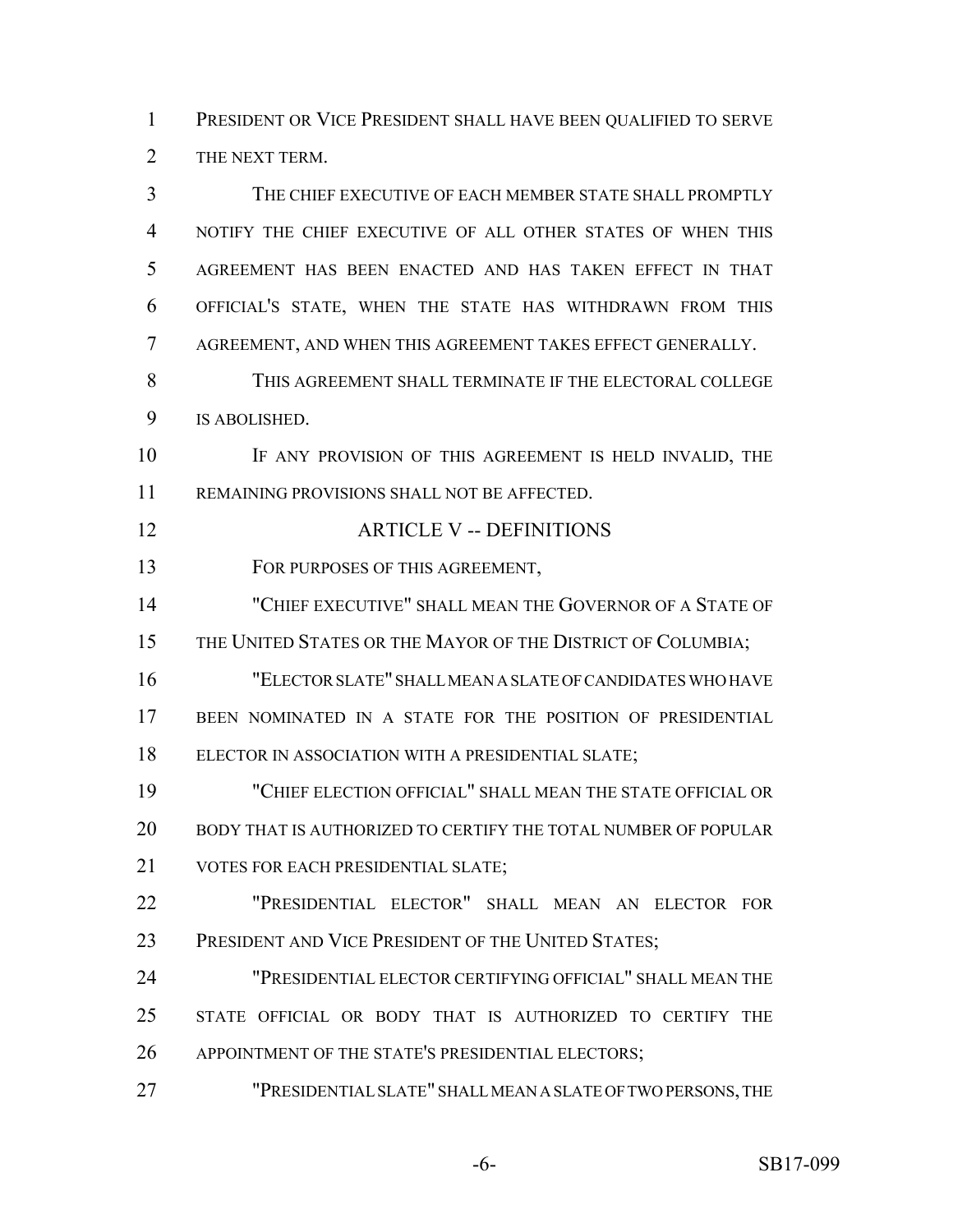FIRST OF WHOM HAS BEEN NOMINATED AS A CANDIDATE FOR PRESIDENT OF THE UNITED STATES AND THE SECOND OF WHOM HAS BEEN NOMINATED AS A CANDIDATE FOR VICE PRESIDENT OF THE UNITED STATES, OR ANY LEGAL SUCCESSORS TO SUCH PERSONS, REGARDLESS OF WHETHER BOTH NAMES APPEAR ON THE BALLOT PRESENTED TO THE VOTER IN A PARTICULAR STATE;

 "STATE" SHALL MEAN A STATE OF THE UNITED STATES AND THE DISTRICT OF COLUMBIA; AND

 "STATEWIDE POPULAR ELECTION" SHALL MEAN A GENERAL ELECTION IN WHICH VOTES ARE CAST FOR PRESIDENTIAL SLATES BY INDIVIDUAL VOTERS AND COUNTED ON A STATEWIDE BASIS.

 **24-60-3703. Reaffirmation of Colorado law.** WHEN THE AGREEMENT AMONG THE STATES TO ELECT THE PRESIDENT BY NATIONAL POPULAR VOTE BECOMES EFFECTIVE AS PROVIDED IN ARTICLE IV OF THE AGREEMENT AND GOVERNS THE APPOINTMENT OF PRESIDENTIAL ELECTORS AS PROVIDED IN ARTICLE III OF THE AGREEMENT, EACH PRESIDENTIAL ELECTOR SHALL VOTE FOR THE PRESIDENTIAL CANDIDATE AND, BY SEPARATE BALLOT, VICE-PRESIDENTIAL CANDIDATE NOMINATED BY THE POLITICAL PARTY OR POLITICAL ORGANIZATION THAT NOMINATED THE PRESIDENTIAL ELECTOR.

 **24-60-3704. Conflicting provisions of law.** WHEN THE AGREEMENT AMONG THE STATES TO ELECT THE PRESIDENT BY NATIONAL POPULAR VOTE BECOMES EFFECTIVE AS PROVIDED IN ARTICLE IV OF THE AGREEMENT AND GOVERNS THE APPOINTMENT OF PRESIDENTIAL ELECTORS AS PROVIDED IN ARTICLE III OF THE AGREEMENT, THIS PART 37 SHALL SUPERSEDE ANY CONFLICTING PROVISIONS OF COLORADO LAW.

**SECTION 2. Act subject to petition - effective date.** This act